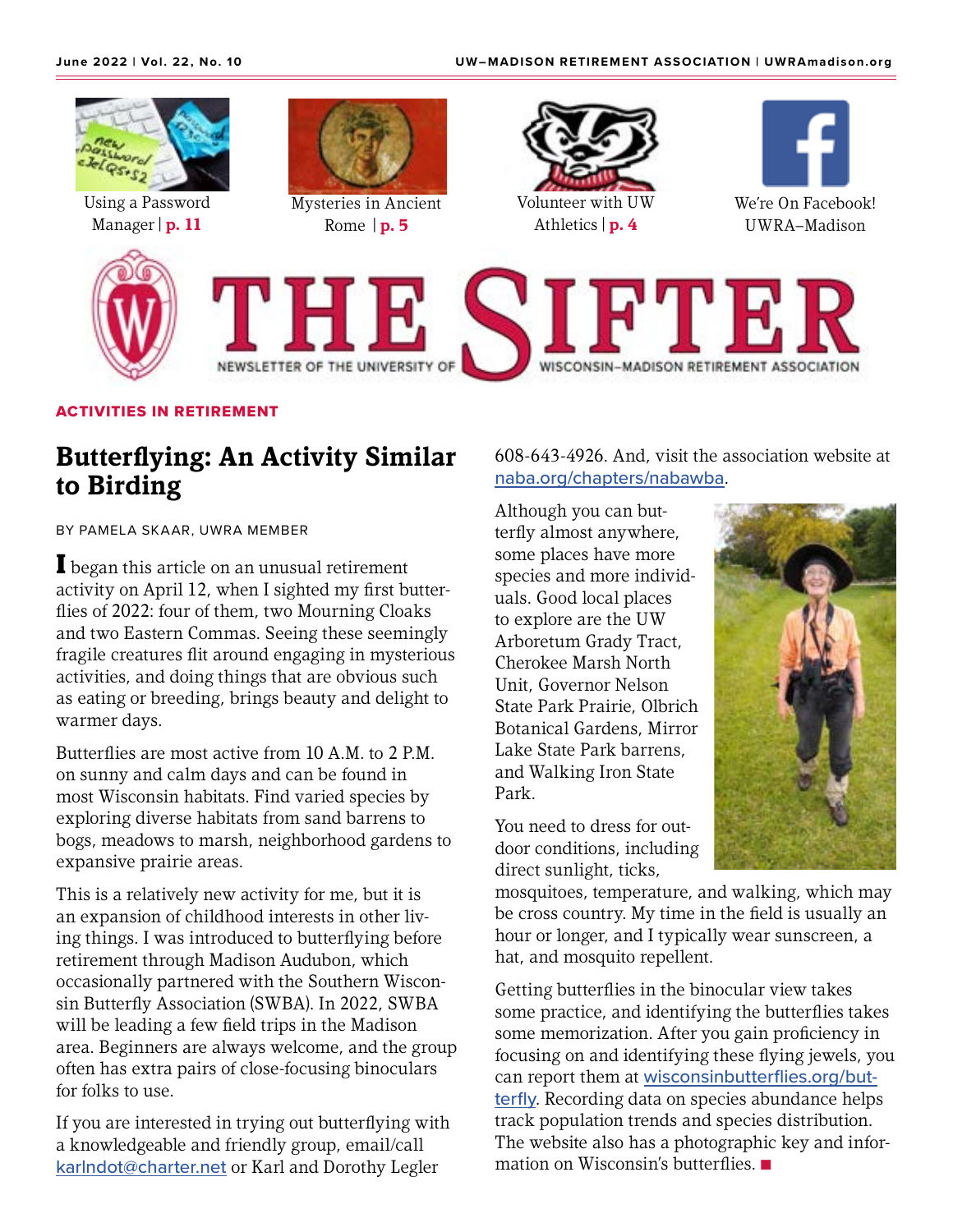#### FROM THE EXECUTIVE DIRECTOR'S DESK

## **Welcome Our New Officers**

#### BY SANDI HAASE



Please join me in welcoming the newly elected officers and board of directors: president-elect Rob Seltzer, directors Michael Bernard-Donals, Ramona Gasper, and Scott Hildebrand, and treasurer Beth Zemp. They join president Jane Dymond, past president Esther

Olson, secretary Marian Fisher, and directors Tom Broman, Laurie Mayberry, Jim Stratton, Marc Fink, Jurgen Patau, and Mary Czynszak-Lyne.

### **Sincere Thanks**

At the annual meeting we bid farewell to outgoing board members. We offer our sincerest thanks to directors Millard Susman, Jack Sorenson, and Mary Doelp, and past president Chris Kleinhenz, who leave the Board. All have made positive and unique contributions to our Association.

### **Join a Committee!**

We are an all-volunteer association with over 2000 members. The success of UWRA is due to all the work that is done by our committees. There are more than 70 members who volunteer their time and serve on our committees.

The work you see most often is done by the *Sifter* volunteers and by the Electronic Technology Committee, Committee on Financial Matters in Retirement, Luncheon & Reception Committee, Retirement Opportunities Committee, and Travel Committee, which together annually sponsor nearly 30 virtual programs and 12 virtual breakfast gatherings. Behind the scenes, other committees, including Audit, Budget, Membership, and Business Office and Operations, keep the association running smoothly.

If you are interested in becoming more involved in the Retirement Association, joining a committee is a great place to start. You can learn more about

each committee by visiting [UWRAmadison.org](https://UWRAmadison.org). Please consider joining a committee and sharing your skills, talents, and interests today!

### **Visit the Website during the Summer**

Lots of plans are in the works for an exciting lineup of fall programs. Several programs are already announced. Visit the website often as programs will continue to be uploaded.

### *Remember that the SIFTER takes a break during the summer. The next SIFTER will be the September issue.*

Watch the "announcements block" on the [UWRA](http://UWRAmadison.org)[madison.org](http://UWRAmadison.org) home page for periodic news updates.

### **Do You Subscribe to the Printed** *Sifter***?**

For those who have elected to receive a print edition of *The Sifter*, it is also time to renew your subscription, at \$15 per year. A subscription form is included in this issue on page 3. UWRA must receive your renewal by August 1.

Continue to stay well; we will see you on Zoom in the Fall.  $\blacksquare$ 

#### WEBINAR RECAP

# **Annual SWIB/ETF Update**

BY MILLARD SUSMAN, MEMBER, COMMITTEE ON FINANCIAL MATTERS IN RETIREMENT

In April, the top officers of the Department of Employee Trust Funds and the State of Wisconsin Investment Board presented to UWRA their annual overview of the organizations that manage the Wisconsin Retirement System. The speakers were Edwin Denson, executive director/chief investment officer of SWIB; Rochelle Klaskin, deputy executive director and chief administrative officer of SWIB; and John Voelker, ETF Secretary of the Wisconsin Department of Employee Trust Funds.

*Visit the UWRA website (*[UWRAmadison.org](http://UWRAmadison.org)*) then select Resources/Presentations/2021–22 Jan–Jun) to find a video recording of the program.*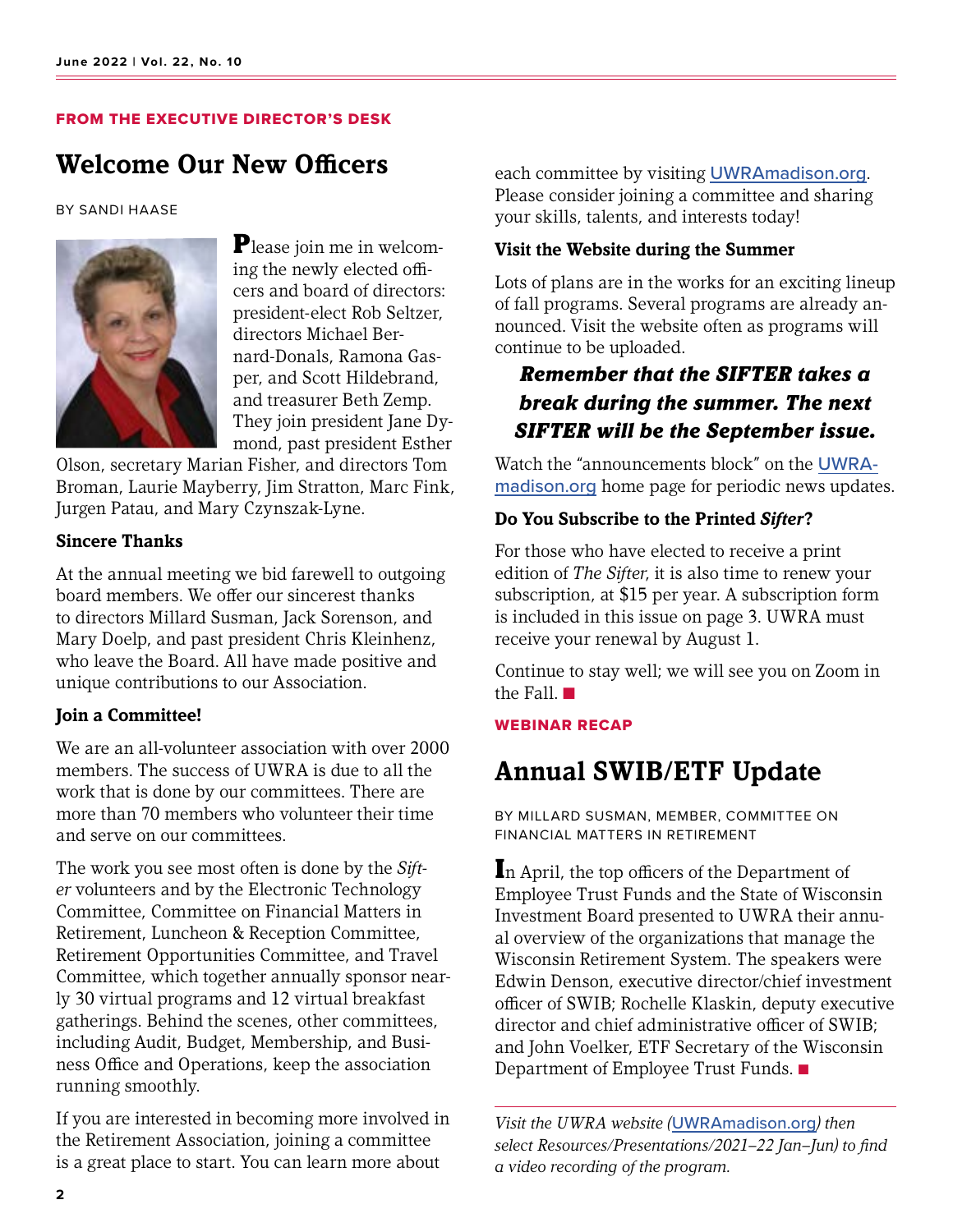#### UWRA NEWS

### **Dues Increase Starts September 1**

The UW Retirement Association Board of Directors has approved a modest dues increase effective September 1, 2022. The new dues amounts, effective with payments made on or after September 1, 2022, will be:

- Annual **\$30**
- Bargain (*6 years for cost of 5)* **\$150**
- Life **\$400**
- Out of Area *(living outside the 535xx, 537xx, or 539xx zip codes)* **\$15**
- Out of Area Bargain *(6 years for cost of 5 and living outside the 535xx, 537xx, or 539xx zip codes)* **\$75**
- Not yet retired **\$15**

This is the first dues increase since UWRA was formed in 1999 and does not affect dues submitted between now and August 31, 2022.  $\blacksquare$ 

| <b>UW-Madison Retirement Association Membership Application and Renewal Form</b>                                                                 |                                                                     |  |  |  |
|--------------------------------------------------------------------------------------------------------------------------------------------------|---------------------------------------------------------------------|--|--|--|
| Name                                                                                                                                             | Spouse/Partner Name                                                 |  |  |  |
| Email                                                                                                                                            | Spouse/Partner Email                                                |  |  |  |
| Are you retired? ______ Yes ______ No<br>Year you retired?                                                                                       | Are you retired? Yes No<br>Year you retired?                        |  |  |  |
| Retired from?                                                                                                                                    | Retired from?                                                       |  |  |  |
| (Department)                                                                                                                                     | (Department)                                                        |  |  |  |
| Classification<br>Academic Staff<br>Academic Staff (limited)                                                                                     | Classification<br><b>Academic Staff</b><br>Academic Staff (limited) |  |  |  |
| <b>University Staff</b><br>Faculty (limited)<br>Faculty                                                                                          | Faculty (limited)<br>University Staff<br>Faculty                    |  |  |  |
| Mobile phone<br>Home phone                                                                                                                       | Mobile phone                                                        |  |  |  |
| <b>Street Address</b>                                                                                                                            | City/State<br>$Zip Code + 4$                                        |  |  |  |
| <b>MEMBERSHIP LEVEL OPTIONS.</b> All levels include an electronic copy of The Sifter which is published monthly September – June.                |                                                                     |  |  |  |
| <b>Annual \$20 Bargain (6 yrs.) \$100 Life \$300 Not Yet Retired \$10</b><br><b>Outside of 535xx, 537xx, 539xx</b> : 510 (1 yr.) or 550 (6 yrs.) |                                                                     |  |  |  |

You can: • Join and pay online

**You are encouraged to join online! Visit UWRAmadison.org**

• Join online and pay by check payable to UWRA

• Join by mailing this form and a check payable to UWRA to UW-Madison Retirement Association, 21 N. Park Street, Room 7205, Madison, WI 53715-1218

### Subscription Order Form for Paper Copy of *The Sifter*

- Paper subscription runs concurrently with a membership UWRA Fiscal Year (July 1-June 30)
- Subscription is renewable annually
- Multiple year subscriptions not available at this time
- Printed Sifter is limited to mailing to U.S. addresses only
- NOTE: All members receive an electronic copy of *The Sifter* monthly.

I wish to subscribe to *The Sifter* in paper format *at the additional cost* of \$15/year.

#### (Please Print)

### **PAPER SIFTER SUBSCRIPTION September to June Name Street City State Zip + 4 digits Email**

- You Subscribe to *The Sifter* and pay online through online UWRA Store
- can: Subscribe to *The Sifter* online through the online UWRA Store and pay by check payable to UWRA
	- Subscribe to *The Sifter* by mailing this form and a check payable to UW-Madison Retirement Association, 21 N. Park Street, Room 7205, Madison, WI 53715-1218

**COST \$15 ANNUALLY**

**Published Monthly From**

**You are encouraged to subscribe to** *The Sifter* **online! Visit UWRAmadison/Store to order**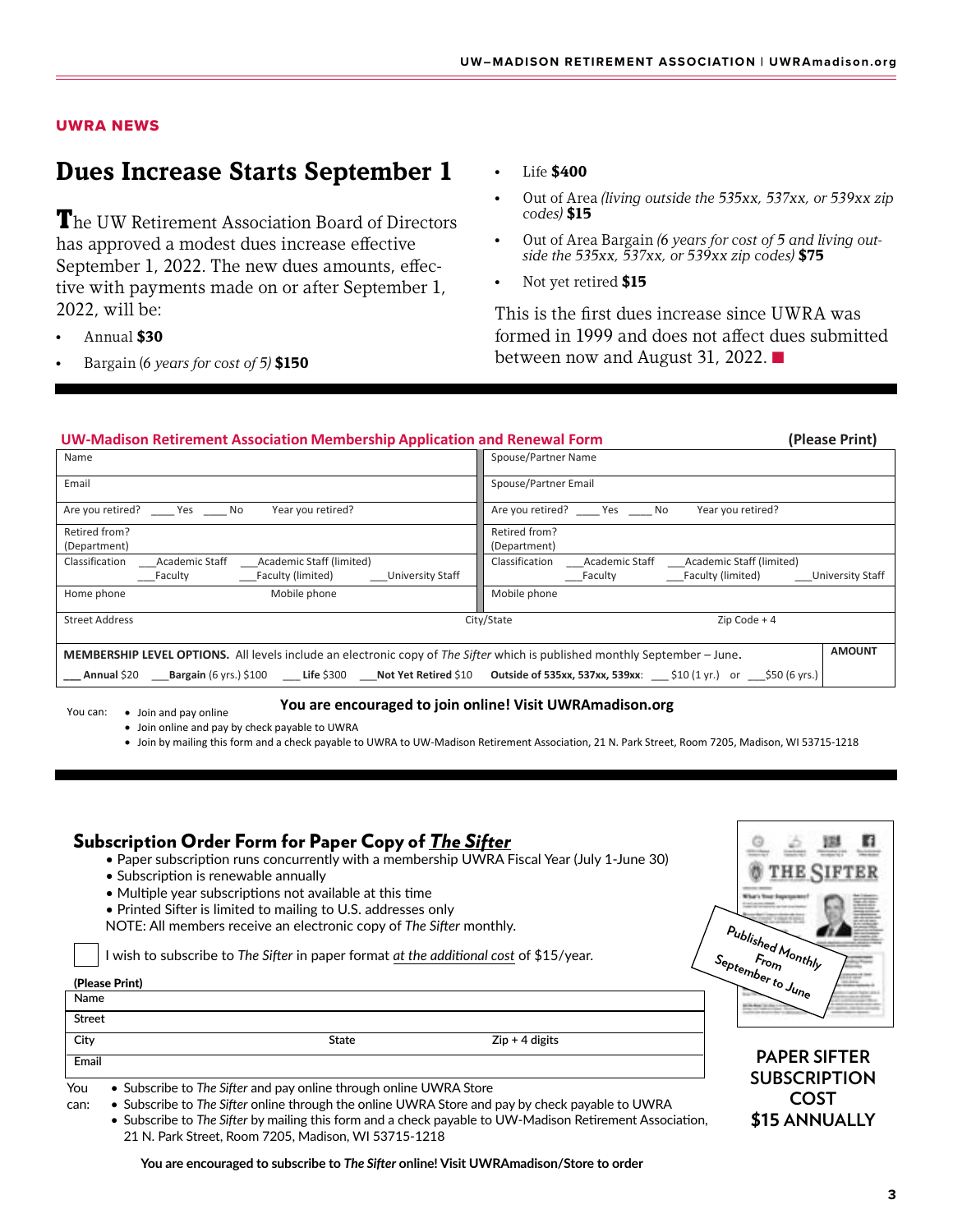### PARTNERSHIP & ENGAGEMENT

## **Volunteer with UW Athletics**

BY GERALD KULCINSKI, MEMBER, COMMITTEE ON PARTNERSHIP AND ENGAGEMENT

**The Committee on Partnership and Engagement** has renewed discussions with the UW Athletic Department on ways that UWRA members could assist in hosting activities that benefit UW–Madison. Many of these activities were originally intended for student volunteers, but they did not attract enough students because of conflicts with classes and other scheduling difficulties.

Presently there are six potential areas for which UWRA members could help, briefly listed in the table below. More details are available; if you are interested in any of these areas, please respond to Gerald Kulcinski at

[glkulcin@wisc.edu](mailto:glkulcin%40wisc.edu?subject=). We will tabulate the results and discuss the next steps with Athletic Depart-



ment Officials. There is no financial renumeration except for tickets to events where appropriate.  $\blacksquare$ 

| Name                                      | Location                           | <b>Brief Description</b>                                                                                      | Commitment                                       | <b>Volunteers</b><br>Sought |
|-------------------------------------------|------------------------------------|---------------------------------------------------------------------------------------------------------------|--------------------------------------------------|-----------------------------|
| Bucky Ambassadors                         | Camp Randall<br>Stadium            | Prior to football games, direct visitors to the appropriate gate for their<br>seats and/or hand out souvenirs | $\approx$ 1 hour before<br>home game             | $15 - 20$                   |
| Athletic Facility Tour<br>Guides          | Camp Randall and/or<br>Kohl Center | Give tours, typically for school groups on weekdays                                                           | $\approx$ 1 hour/tour.<br>weekdays               | $6 - 12$                    |
| Guest Assistance                          | Camp Randall and/or<br>Kohl Center | Inside the venue, answer questions from people with accessibility<br>needs                                    | $\approx$ 2 hours                                | $50 - 60$                   |
| Badger Give Back<br>Program               | Camp Randall and/or<br>Kohl Center | https://uwbadgers.com/sports/giveback<br>Collect and sort requests for donations to the public                | Weekdays, several<br>hours as needed             | Several                     |
| Children's Hospital<br><b>Guest Hosts</b> | Camp Randall and/or<br>Kohl Center | Host and assist families of UW Children's Hospital patients on<br>Endzone patio                               | Includes tickets to<br>game, $\approx$ 3-4 hours | Several                     |
| <b>External Request</b><br>Program        | Camp Randall and/or<br>Kohl Center | Fill donation requests from external organizations                                                            | Weekdays, 3-4<br>hours                           | Several                     |

#### PARTNERSHIPS & ENGAGEMENT

# **Mentor UW–Madison Scholars**

The Mercile J. Lee Scholars Program ([cspks.wisc.edu/](https://cspks.wisc.edu/)) is inviting UW faculty, staff, community leaders, and UWRA members to serve as mentor-friends to scholars in our program beginning in Fall 2022.

Our mentor-friends help personalize a large and complex university and provide support to scholars as they navigate academics, campus resources, belonging, and career development.

- We are looking for mentors to be matched with our sophomore scholars and with other scholars whose mentor-friends have retired or are no longer at UW.
- Your commitment to this role will be for two



years (sophomore and junior year) and can continue as your relationship evolves. In the scholars' senior year, they will be matched with an alumni mentor.

• We ask that mentors meet with their assigned scholar at least 2 times a year (once each in the fall and spring semesters).

If you are interested, please complete a brief survey by Monday, August 1, 2022. Find the survey at https://tinyurl.com/mpbapwxd. ■

*Please contact* [csp@provost.wisc.edu](mailto:csp%40provost.wisc.edu?subject=) *with any questions, or Kao Yong Thao, interim assistant director, at* [kaoyong.thao@wisc.edu.](mailto:kaoyong.thao%40wisc.edu?subject=)

**4**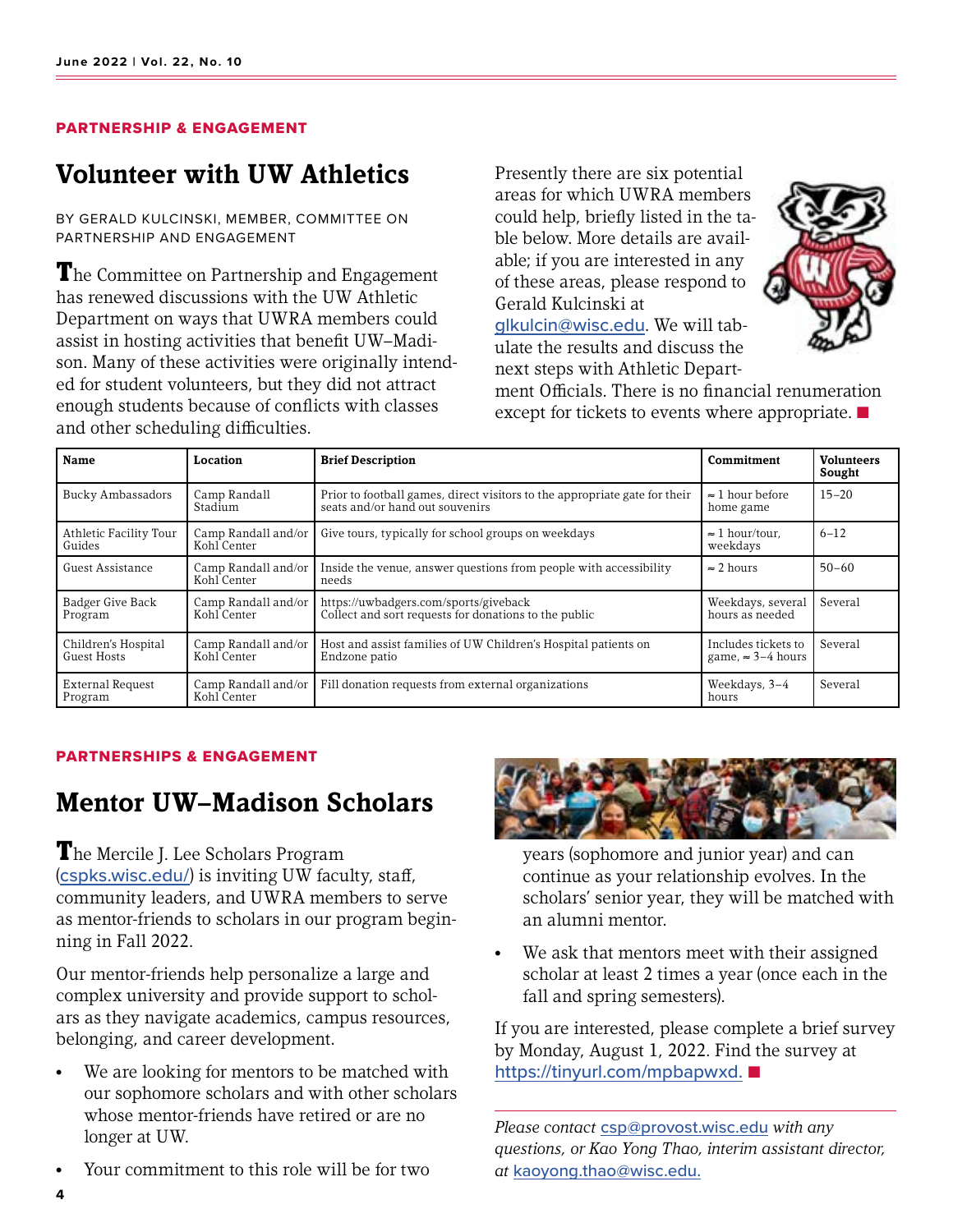### WELLNESS MATTERS

# **The Wellness Wheel: A Road Traveled**

BY STEPHANIE EHLE, MS, CWP, CPT

As we become aware of our wellbeing (or lack of) it, it's up to us where we want to travel next. Each day presents new opportunities and challenges. It's like having many forks in the road on the world's longest road trip! As we explore the last three dimensions of wellness, I hope you bring a renewed sense of hope and determination to tackle and continue your wellness journey.

**Vocational Wellness** includes identifying your skills, abilities, and interests, then incorporating them into your life's work. This dimension recognizes personal satisfaction and enrichment in life. Lifelong learning opens new possibilities for finding talents, interests, and passions.

*Home practice* Grab your journal and start praising yourself. What types of things are you good at? What do you love doing? Retirement can be a great time for self-exploration, rejuvenation, and reinvention.

**Emotional Wellness** includes experiencing and expressing a wide range of feelings, coping with life's occurrences (COVID anyone?), giving and receiving support, and learning to trust and rely on your ability to deal with any situation. Emotional maturity allows us to develop meaningful connections with others and acknowledge our interdependence. Managing your life in personally rewarding ways, and taking responsibility for your actions, will help you see life as an exciting and hopeful adventure.

If we've learned nothing else from COVID, we know that our emotional wellbeing needs attention. If the emotional "spoke" on your wellness wheel was hit hard, know that you are not alone and you can get the help you need.

*Home practice* Take a media/technology hiatus. This could be for half a day or longer. During this time tune into yourself. Write in your journal, or call a friend or medical provider. Take time to sit and let your emotions flow without judgement.

You may be surprised by what is revealed if you take some time for yourself.

### **Spiritual Wellness**

involves reflection on what intrinsically inspires and moti-



vates us. Spirituality is highly individual and can be expressed in many ways. Often this involves questioning existence, connecting with people and animals in meaningful ways, developing relationships of faith, sharing your beliefs, and exchanging energy through thought and deed with other entities within the Universe. Spiritual maturity enables us to find a peaceful co-existence with others who do not share our belief systems. Spiritual commitment encourages us to look for common threads in our beliefs and to celebrate what joins us. Spiritual wellness enables us to come to terms with our existence and order our experiences around our beliefs and goals.

*Home practice* As masks start to disappear, I encourage you to smile at people you don't know—the store clerk, the waitstaff, anyone. Take it one step further and offer a compliment to a stranger, hold the door for someone, or offer to walk your neighbor's dog. There is always room for more kindness in our world!

As you can see, the dimensions of wellness overlap and flow together. Taking positive steps in one area will create improvements in another. If you need help, ask. If you get stuck, reflect. We are already success stories; we just need to choose how our story will end.  $\blacksquare$ 

### **UWRA Breakfasts to Resume in Person**

The final virtual breakfast will be online, Thurs-day, June 9, at 9 A.M. Register at [UWRAmadison.org/](http://UWRAmadison.org/event-4806180) [event-4](http://UWRAmadison.org/event-4806180)806180.

In-person East side breakfasts will resume at 9 A.M., July 19 and August 30, at Elie's Cafe, 909 E. Broadway in Monona. No registration is necessary; just come! UWRA is seeking a West side coordinator. Contact Sandi Haase in the UWRA office.  $\blacksquare$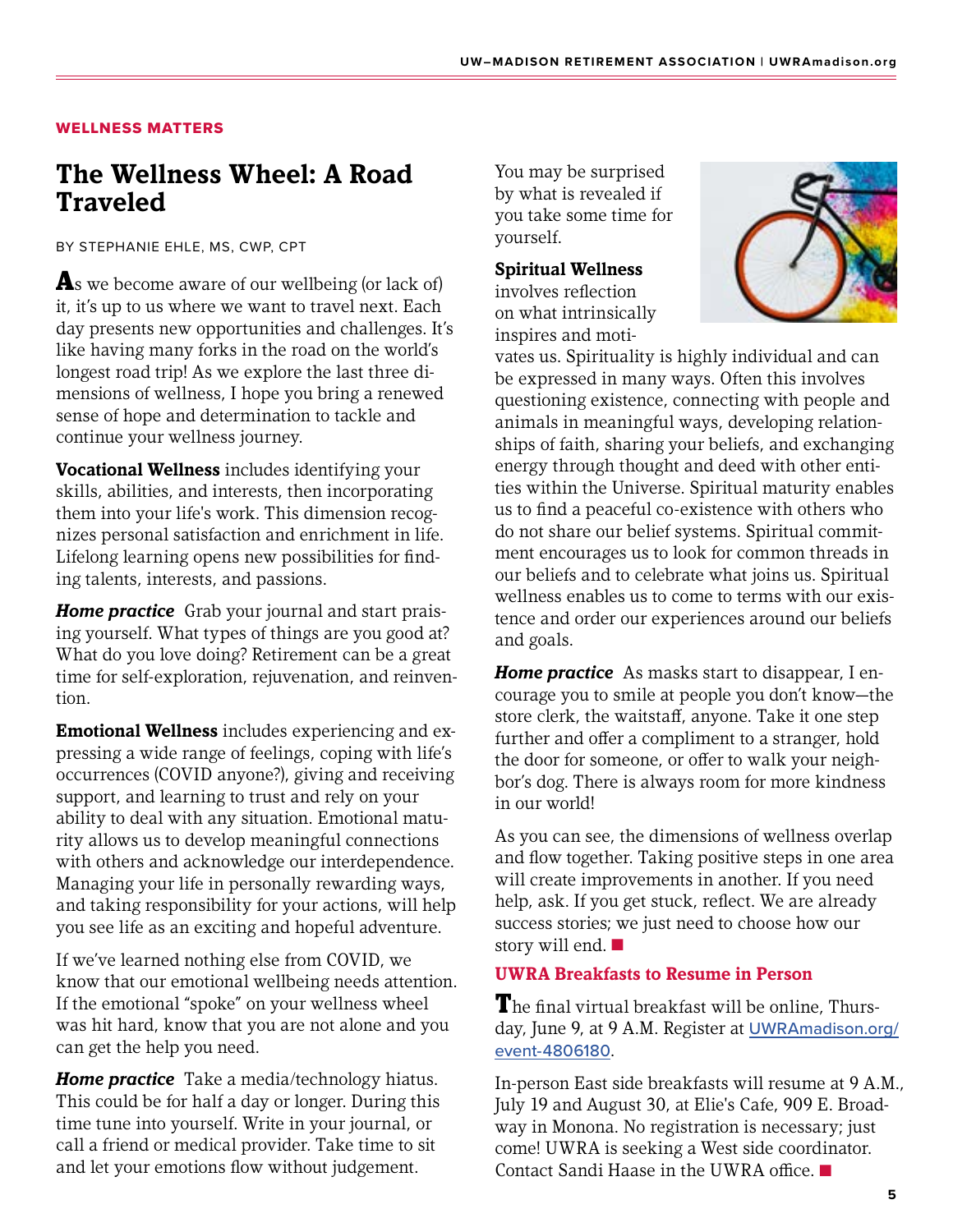### MEET A UWRA MEMBER

## **Plant Breeding, Creativity, and the Wisconsin Idea**

BY ROBERT FORSBERG

I was born in Julesburg, Colorado, in 1930, and eventually moved to a small fruit farm in southwest Michigan in 1935. As youngsters, my siblings and I worked hard—think of picking an acre of pickles or an acre of tomatoes.

I moved to Madison in 1947 to establish residency and enrolled at UW–Madison in 1948. After receiving a B.S. in agronomy in 1952, I enlisted in the U.S. Navy, went to Officer Candidate School in Newport, Rhode Island, and received a commission as ensign.

After three years of active duty, I returned to Madison for graduate school followed by a two-year post-doc in genetics at North Carolina State University. I returned to Madison as an assistant professor in the Department of Agronomy 1963.

During my professional career at UW–Madison, I was a small grain breeder and geneticist in the Department of Agronomy. My work involved the development of improved varieties of oats, barley, soft red winter wheat, winter rye, and winter triticale—a cross between wheat and rye. My research dealt with the transfer of rust resistance from wild species of oats to cultivated oats.

I taught courses on quantitative genetics in plant breeding, biometry, experimental design, and crop plant taxonomy. I thoroughly enjoyed the diversity and creativity of the position as well as working with Wisconsin farmers and seed-producer members of the Wisconsin Crop Improvement Association (the Wisconsin Idea in action).

Upon retirement in 1994, my wife Darlene and I sold our home in Fitchburg and moved to our 35 acre property in Door County near Baileys Harbor, Wisconsin. We enjoyed the musical and theatrical events and participated in township and county committee activities. We served on the board of Door County Land Trust and also protected our property with a permanent conservation easement.

Recent books I've enjoyed include *Fox and I* by Cath-

arine Raven, *The Shepard's Life* by James Rebanks, and *The Fall of Wisconsin* by Dan Kaufman.

Darlene passed away in 2006, and my second wife, Margo, passed in 2016. I moved into Oakwood Village–University Woods in 2006. I spend my time volunteering at Oakwood and at my church, plus walking and enjoying life, especially time spent with the families of my four children and nine grandchildren. My next travel plans include a family reunion in Door County in 2022.  $\blacksquare$ 

#### APRIL 1–30, 2022

### **WE WELCOME NEW MEMBERS**

**Bruce Christiansen,**  *Internal Medicine* **Stephen Coon,** *Medical Physics* **Gary Girdaukas,** *School of Pharmacy* **Martha Girdaukas,**  *School of Pharmacy* **Gareth Green,** *UW Shared Services*

**Susan Laurie Mark Lingenfelter,**  *Medicine* **Keith Sayles,** *Facilities Planning & Management* **Leslie Shear,** *Law School* **Janice Singles,**  *Orthopedics and Rehabilitation* **Amanda Vander Venter**

 $T$ he UWRA is your network in retirement

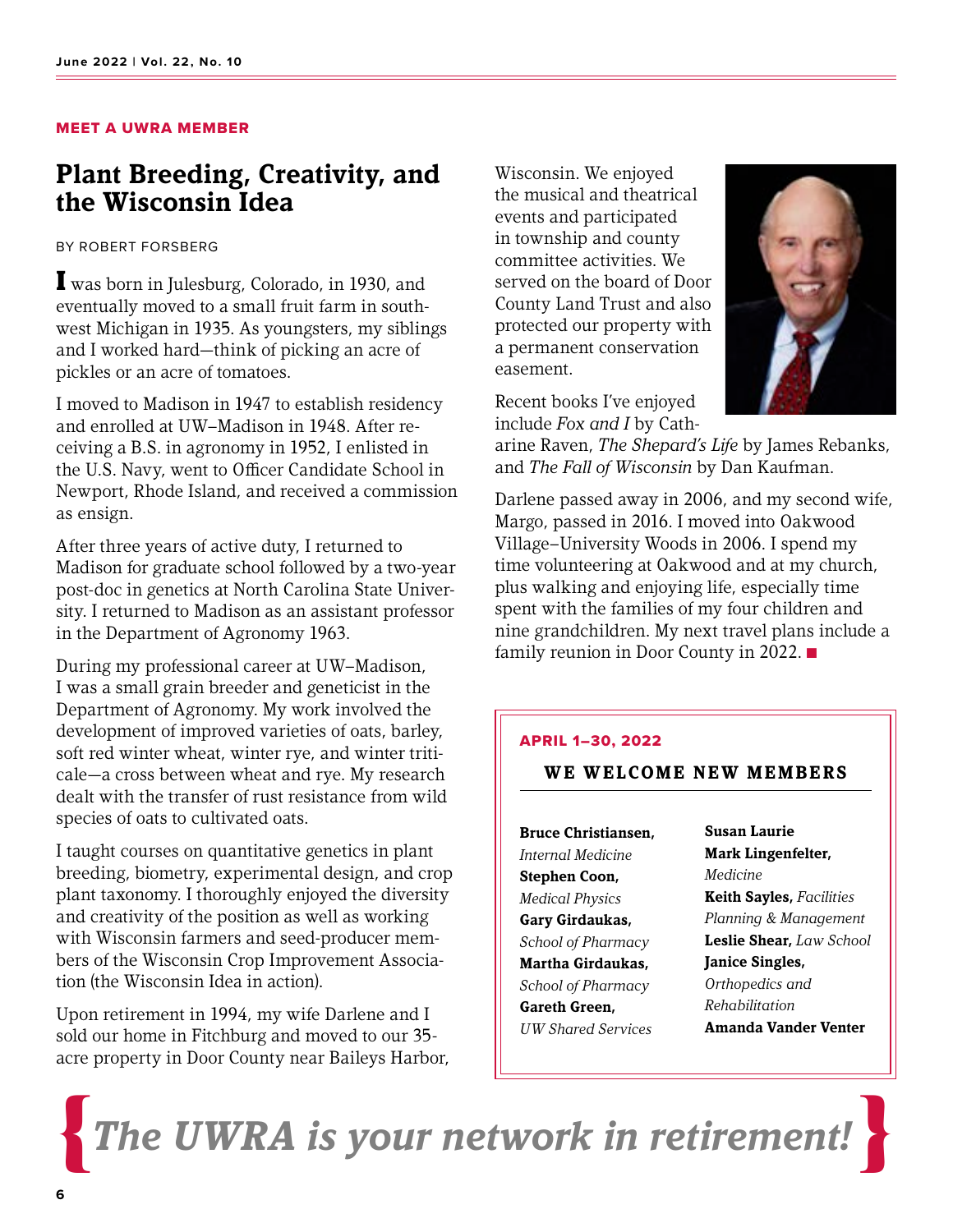### WEBINAR RECAP

# **Apostle Islands Virtual Tour**

BY ALLEN LIEGEL, MEMBER, TRAVEL COMMITTEE

In April, Brooke Norsted, assistant director of the UW–Madison Geology Museum, led us on a virtual tour of the Apostle Islands and the area surrounding them. The Ojibwe were the original inhabitants of the Apostle Islands. A Wisconsin map showing the history of the indigenous nations in our state gave the participants of the tour further background on our early inhabitants.

During the tour we learned about the geology of Wisconsin and its creation including the sandstone sea caves, distinct rock formations, volcanos, and glaciers. The volcanic rock can be radiometrically dated as 1.1 billion years old. Maps of different time frames helped us put things in perspective.

Even though the Apostles archipelago has 21 islands, our virtual tour focused on six of these: Devil's Island, Sand Island, Madeline Island, Stockton Island, Ironwood Island, and Raspberry Island. Madeline Island was featured because it can be reached by ferry, and visitors can bring their cars or bikes along. It also has restaurants, places to stay, and hiking and bike trails. Madeline is the only island with year-round inhabitants.

Norsted also presented us with information on the area lighthouses and how important these were to developing trade in the area. Five of the islands had lighthouses that were constructed from 1856 to 1929. The lights began to be automated in 1921. She shared some of the history of the occupants of these lighthouses.

The highlight of the presentation for many was  $\|\cdot\|$ Norsted's presentation of the geology of the region, as she is an engaging speaker and gifted interpreter of geography and geology in our Upper Midwest region.  $\blacksquare$ focus will be on how statistical methods applied to "big data" in human genetics, often

*Visit the UWRA website (*[UWRAmadison.org](http://UWRAmadison.org)*) then select Resources/Presentations/2021–22 Jan–Jun) to find a video recording of the program.*

### WEBINAR RECAP

### **Friends of Parks and Natural Areas**

BY TOM EGGERT, MEMBER, RETIREMENT OPPORTUNITIES COMMITTEE

We honored the 52nd anniversary of Earth Day with a presentation on Madison Parks and Natural Areas on April 20th. Sheila Leary, representing the Friends of Cherokee Marsh, Tim Astfalk, representing the Friends of Hoyt Park, and Hans Hilbert, representing the Friends of Pheasant Branch Conservancy, spoke about the history and importance of their parks/natural areas.

Nearly all of our major parks and natural areas in the Madison area have "friends" groups that help care for them, organize voices of support, teach members of the public about these public lands, and raise funds for the benefit of these local treasures. The session was recorded and you'll see pictures of natural areas, maps, and some of the species found in those areas.  $\blacksquare$ 

*Visit the UWRA website (*[UWRAmadison.org](http://UWRAmadison.org)*) then select Resources/Presentations/2021–22 Jan–Jun) to find a video recording of the program.*

### UW INSTITUTE ON AGING **The Colloquing Colloquing Colloquing Colloquing Colloquing Colloquing Colloquing Colloquing Colloquing Colloquing Colloquing Colloquing Colloquing Colloquing Colloquing Colloquing Colloquing Colloquing Colloquing Colloqui** *Refune COLLOQUIUM* Thursday, September 22, 2022 **Aging Authentically: Insights from Existentialism Example And** *Professor and Phoenisc* **and Chair, 2022**

 $\mathsf{f}$   $\mathsf{f}$   $\mathsf{f}$   $\mathsf{f}$   $\mathsf{f}$   $\mathsf{f}$   $\mathsf{f}$   $\mathsf{f}$   $\mathsf{f}$   $\mathsf{f}$   $\mathsf{f}$   $\mathsf{f}$   $\mathsf{f}$   $\mathsf{f}$   $\mathsf{f}$   $\mathsf{f}$   $\mathsf{f}$   $\mathsf{f}$   $\mathsf{f}$   $\mathsf{f}$   $\mathsf{f}$   $\mathsf{f}$   $\mathsf{f}$   $\mathsf{f}$   $\mathsf{$  $\frac{1}{\sqrt{2}}$  and resources on positive  $\parallel$  aging, including speakers, a poster session, and the Health **Moreof**  $\alpha$  **Mesource Fair. Free and open**  $\mathbb{R}^n$ ,  $\Box$  to the public, but registration is required and space is limited. *Director, Center for Demography of Health and Aging; Professor, Robert M. La Follette School of*  In our agents society, we tend to recoil from the hard realities of aging  $\mathbf{r}$ 

**Registration opens August 1.** 

**For complete details, see: we are:**  $\parallel$  For complete details, see: **Identifying** Equinox Biomarks and Cardiovascular Equitable Biomarks and Disease **Biomarks**  $\parallel$  or call 608-262-1818. **Judith Simcox, PhD** *Assoc. Director, WDRC Integrative Omics Core;* with private companies, of the discrimination as well as well as well as well as well as well as well as target

> Elevated lipids in our blood, such as triglycerides and free fatty acids, are used as predictive market market market market market market market market market market market market market



**Thursday Sept. 22, 2022**

**8am to 1:30pm on the UW-Madison campus** *Includes speakers, a Health & Resource Fair with local aging organizations, and a Poster Session showcasing recent aging research.*

**OPEN to the PUBLICAN to the PUBLICAN CONTRACT OF A SECOND PROPERTY OF A SECOND PROPERTY OF A SECOND PROPERTY**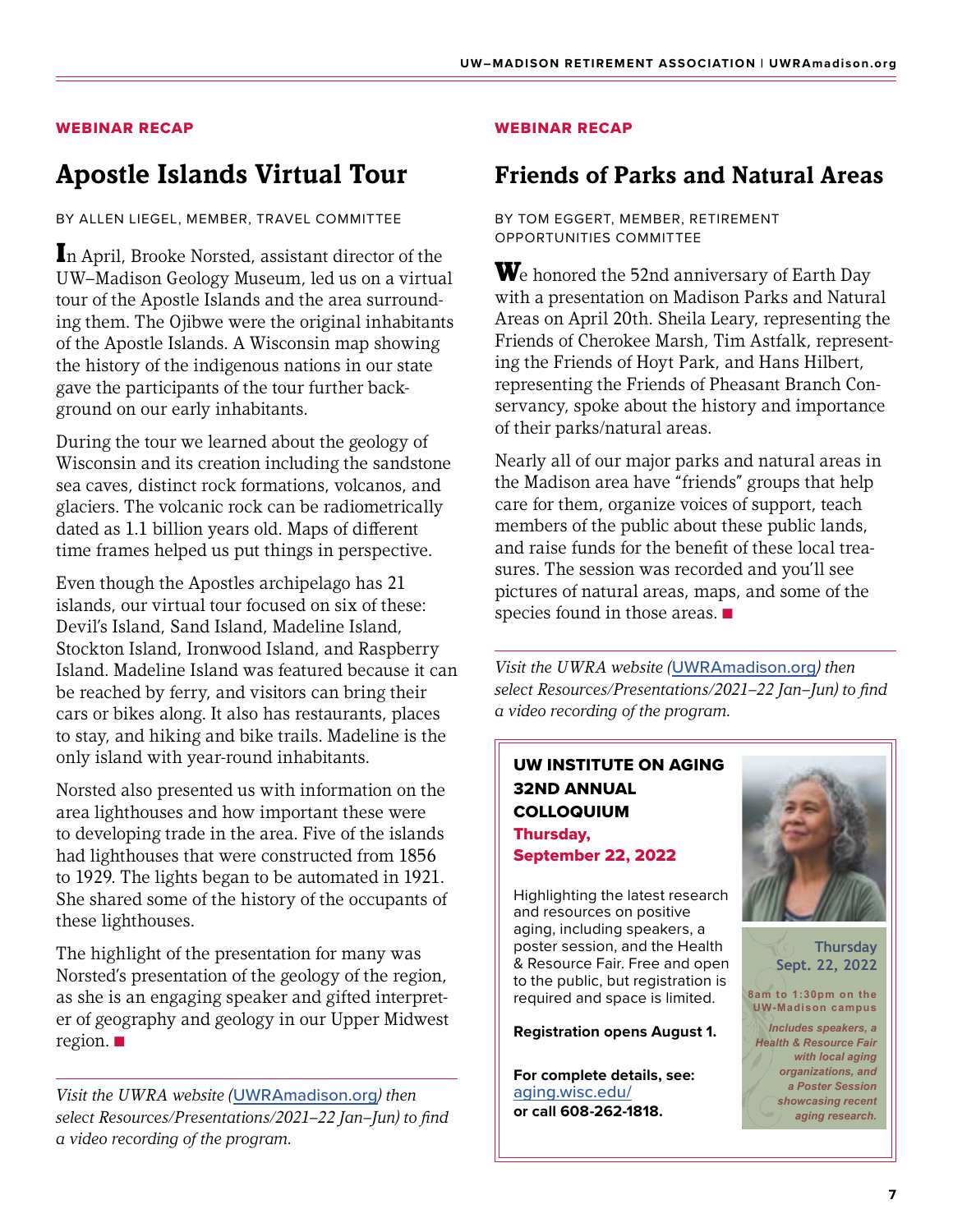#### UWRA NEWS

## **A round of applause … please!**

The success of our Association is a direct result of the time, effort, dedication, and work done by the UWRA Board of Directors, committees, and Strategic Framework Workgroup. While we continue to face unprecedented challenges, these members continue to work toward offering programs and moving the Association forward.

We take a moment to recognize all committee members for their contributions and celebrate another very successful UWRA year. In recognition of their effort, the Board of Directors has approved a \$500 donation to the UW–Madison Open Seat Pantry.

Sue Adams, Travel

Rachel Baker, Electronic Technology

Tom Broman, Partnership & Engagement, Membership, Board of Directors

Bruno Browning, Electronic Technology

Dan Catlin, Auditor

Kathy Christoph, Electronic Technology

Ted Collins, Travel

Judy Craig, Electronic Technology

Mary Czynszak-Lyne, Membership, Board of Directors, Strategic Framework Team Lead, 2023 Big 10 Conference Coordinator, Luncheon

Peggy Daluge, Travel

Rick Daluge, Financial Matters in Retirement, Membership

Marcy Doelp, Electronic Technology, Board of Directors, Facebook Coordinator

Ruthi Duval, Luncheon, 2023 Big 10 Conference

Bob Dye, Financial Matters in Retirement, Membership,

Strategic Framework Group

Jane Dymond, Board of Directors, 2023 Big 10 Conference

Tom Eggert, Financial Matters in Retirement, Retirement Opportunities

Marc Fink, Luncheon, Board of Directors

Sue Fischer, Retirement Opportunities

Marian Fisher, Financial Matters in Retirement, Board of Directors

Ramona Gasper, Luncheon, 2023 Big 10 Conference

Joan Gillman, Financial Matters in Retirement, Part- nership and Engagement

Sandi Haase, BOOT, 2023 Big 10 Conference, Financial Matters in Retirement, Strategic Framework Group

Jim Hanson, Membership

Scott Hildebrand, *Sifter*  Column Coordinator

Lisa Hildebrand, *Sifter*  Column Coordinator

Karen Holden, Financial Matters in Retirement

RY RY Y

Gail Holmes, Travel

Brad Hughes, Electronic Technology

Bob Jokisch, Retirement Opportunities, *Sifter* Column Coordinator

Orv Jordahl, Electronic Technology

Faisal Kaud, Electronic Technology, Financial Matters in Retirement, Retirement Op-<br>portunities

Chris Kleinhenz, Partnership & Engagement, Board of **Directors** 

Sharon Kluender, Retirement Opportunities

Diane Kravetz, Electronic Technology

Crescent Kringle, *Sifter* Column Coordinator

Jerry Kulcinski, Partnership and Engagement

Ullrich Langer, Travel

Sheila Leary, *Sifter* Editor

Al Liegel, Travel

Judith Louer, Luncheon

Laurie Mayberry, Partnership and Engagement, Retirement Opportunities, Board of Directors, *Sifter* Column Coordinator

Colleen McCabe, Travel

Don Miner, Financial Matters in Retirement

Gary Mitchell, Retirement Opportunities, Membership

Mel Morgenbesser, Financial Matters in Retirement

Tim Norris, Financial Matters in Retirement

Esther Olson, Travel, Board of **Directors** 

Jurgen Patau, BOOT, Board of Directors, Financial Matters in Retirement, Strategic Framework Group

Mary Beth Plane, Retirement

#### Opportunities

Mary Barnard Ray, *Sifter*  Columnist

Steve Reischel, Electronic Technology

Paul Reichel, Electronic Technology, Financial Matters in Retirement

Kay Reuter-Krohn, Financial Matters in Retirement

Louise Robbins, Electronic Technology

Ralph Russo, Travel

Barbara Rust, Business Office and Operations Team (BOOT)

Rob Seltzer, 2023 Big 10 Conference

Christine Schlinder, Luncheon

Hugh Schmidt, Electronic Technology

Karen Schwarz, Travel

Jack Sorenson, Financial Matters in Retirement, Board of Directors

Bill Steffenhagen, Membership

Jim Stratton, Partnership and Engagement, Retirement Opportunities, Membership

Millard Susman, Electronic Technology, Financial Matters in Retirement, Retirement Opportunities, Board of **Directors** 

Jim Vannes, Electronic Technology

Ann Wallace, Electronic Technology

Wendy Way, Retirement Opportunities

Barbara Wiley, Luncheon

Larry Winkler, Business Office and Operations Team (BOOT)

Beth Zemp, Business Office and Operations Team, Board of Directors, Strategic Framework Group

Kathy Zweifel, Financial Matters in Retirement

Please join in thanking all of our volunteers.  $\blacksquare$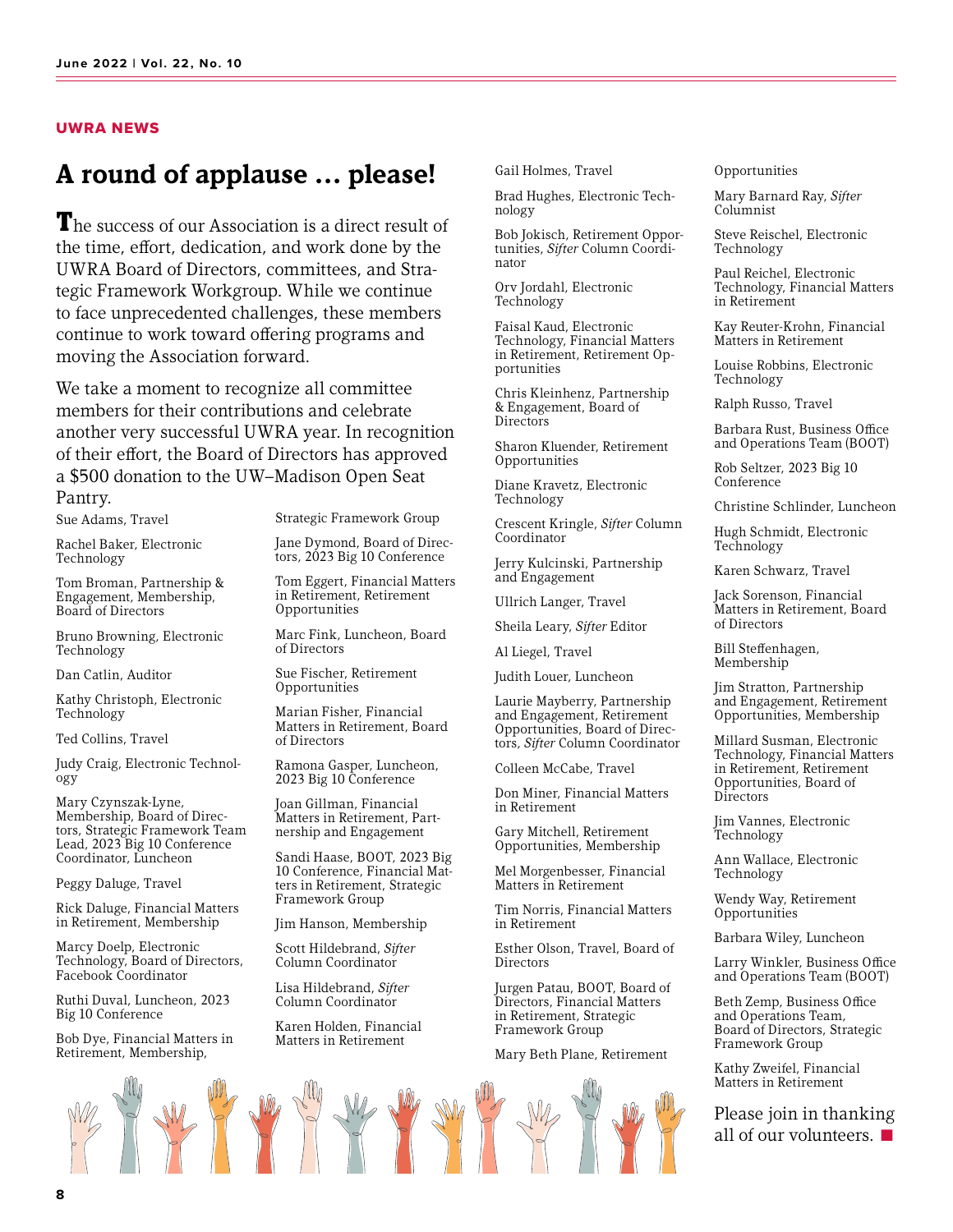### BOOK MARKS

# **Crime in Ancient Rome: The Falco Mysteries**

REVIEWED BY MARY BETH PLANE, RETIREMENT OPPORTUNITY COMMITTEE CO-CHAIR AND UWRA MEMBER

If you have ever been inclined to wander the streets of ancient Rome with an irreverent and self-deprecating informer, your chance to do so is in the Falco historical mystery series written by Lindsey Davis. Over the course of 20 novels, Marcus Didius Falco (said informer, of modest means and ambitions) peruses the streets of Rome and adjacent territories of the Roman Empire searching for answers to problems for clients ranging from Emperor Vespasian to a dead lion.



*The Silver Pigs* (Sidgwick and Jackson, 1989), the first book in the Marcus Didius Falco series, has Falco traveling to ancient Britain to find the source of graft in silver mines. Though in my view this is not the best book in the series, it introduces readers to the Falco and his world, buoyed by the best

of all mystery aids: an illuminating list of characters, annotated by relationship, location, and sometimes motive. There are also maps of the relevant areas where the story takes place.

Falco's character and outlook on life grows over the course of the series, although one can read the books in any order as each includes its own list of characters and maps. I became hooked on the books after reading *Last Act in Palmyra*, the sixth book in the series. Re-reading these books now, I still enjoy the descriptions of Rome and Falco's sometimes outrageous comments on society, his relationships with his family and friends, and the stories themselves.

The author, Lindsey Davis, has won numerous awards for her historical crime fiction, including the 2011 Cartier Diamond Dagger from the Crime Writers Association and the 2010 Premio Colosseo from the City of Rome. Her other series featuring Flavia Albia, Falco's adopted daughter, is a bit heavier but is also a good read.  $\blacksquare$ 

*Please email brief book reviews for Book Marks to column coordinator Laurie Mayberry at* [laurie.](mailto:laurie.mayberry%40wisc.edu?subject=) [mayberry@wisc.edu](mailto:laurie.mayberry%40wisc.edu?subject=)*.*



Visit [UWRAmadison.org](https://uwra.wildapricot.org/) for pre-registration details.

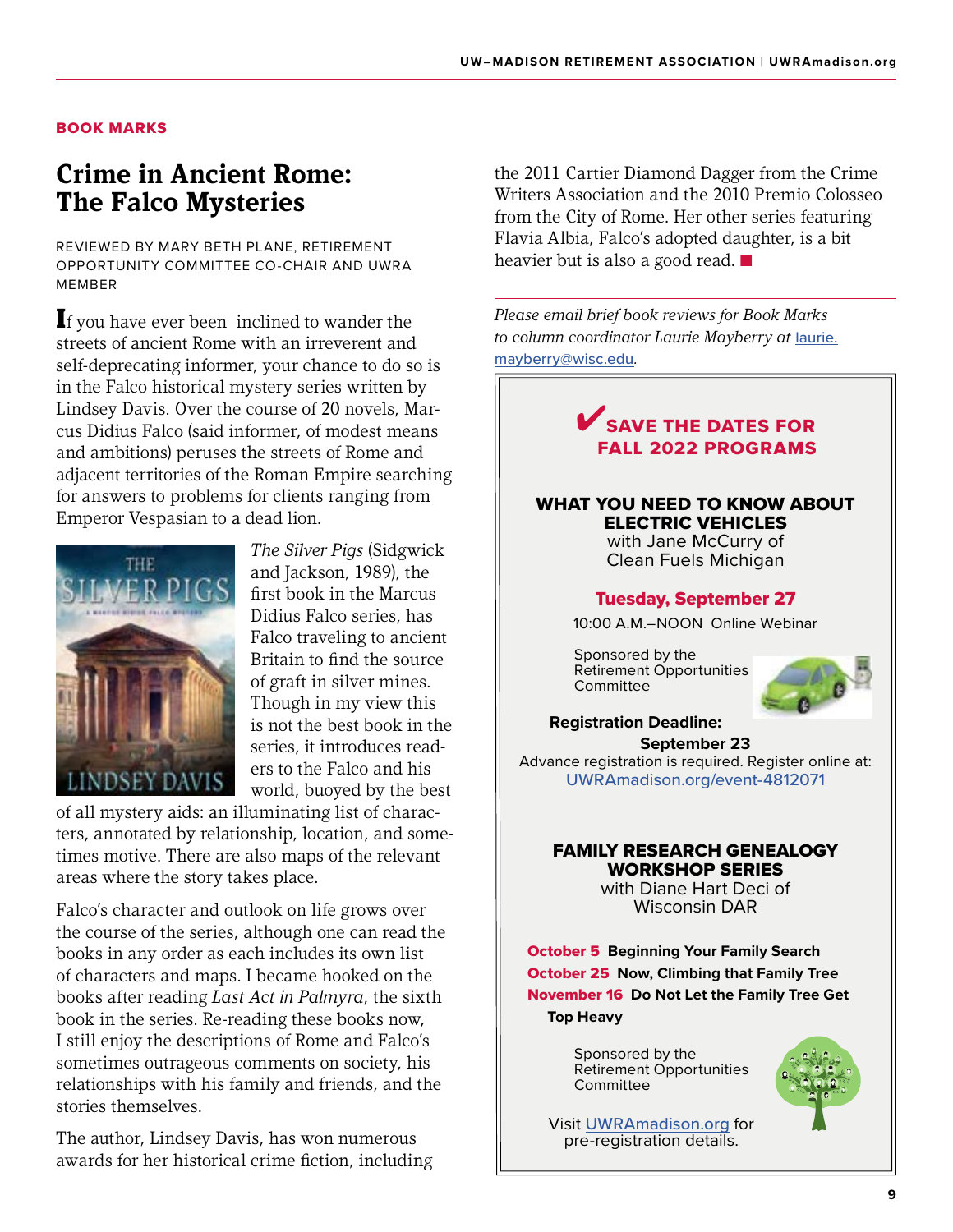#### REFLECTIONS

## **The Perks of White Hair**

BY MARY BARNARD RAY

On milestone birthdays, I give myself a consolation gift so I can celebrate getting older. When I turned 40 (remember when that seemed like a big deal?), I took a hot air balloon ride. At 50, I gave myself permission never to wear heels unless I



wanted to. At 60, I gave up eye shadow. Okay, part of the reason for that was that my eyelids got droopy. I considered grieving about that one but decided instead to celebrate having one less self-care item on my "ought" list. My favorite gift so far is the one I

gave myself at 65: I stopped coloring my hair. I thought it was for convenience and economy, but it turned out that having almost white hair had surprising advantages.

I just love having white hair. It has so many perks. Now I get all the senior discounts without having to ask for them. Young people with piercings offer me seats on the subway. I get help from clerks in stores, which was much harder when I was in the invisible-middle-aged-matron period of life. One of my favorite perks, though, is stopping traffic. When I am traveling with a group of people, and we need to cross a busy street without a stoplight, I just move toward the front of the group and start eyeballing the approaching drivers. This has worked for me on three continents, so far. I have to admit, stopping traffic in Samarkand was a high point in my travel experience.

There is one final perk of white hair that I feel compelled to admit. I can sometimes get by with things. If I slip into an area where I am not supposed to be, it is easy to claim ignorance. If I forget my vaccination card, they take my word for it. (I have used this only ONCE, really.) This certainly wouldn't work for driving errors—like going the wrong way on a one-way street—but you might be

able to get a warning instead of a speeding ticket if you aren't going too fast. It's just a small benefit, after all. But there are enough drawbacks to aging, so I'll take what I can get.  $\blacksquare$ 

#### WEBINAR RECAP

### **Hidden Digital Gems in the UW– Madison Libraries**

BY BRAD HUGHES, LOUISE ROBBINS, AND KATHY CHRISTOPH, MEMBERS, ELECTRONIC TECHNOLOGY COMMITTEE

In March, an informative webinar presented the amazing resources available digitally through the UW–Madison Libraries. These include a remarkable on-line image collection of some 38,000 aerial photos of Wisconsin, begun in the 1930s; memorable examples include "the lost city" on land that became the UW–Madison Arboretum, cranberry bogs in Wood County, cherry orchards in Door County, and the land that became the Brewers' stadiums in Milwaukee.

The Digital Collections Center includes fascinating and varied digitized content, including Early Modern books about chemistry and alchemy and an archive of beautiful African fabric. Additionally, an extensive variety of videos, periodicals, and books are available digitally through Badgerlink (available to any Wisconsin resident).

The presenters gave a behind-the-scenes look at the process of digitizing library materials and explained which digital materials are available to UW–Madison retirees from on-campus and off-campus locations. They also presented an overview of technology's complex effects on libraries. The slides of the presentations include bountiful links to the digital library materials mentioned, which are well worth exploring.  $\blacksquare$ 

*Visit the UWRA website (*[UWRAmadison.org](http://UWRAmadison.org)*) then select Resources/Presentations/2021–22 Jan–Jun) to find PDFs of the presentation slides and a video recording of the program.*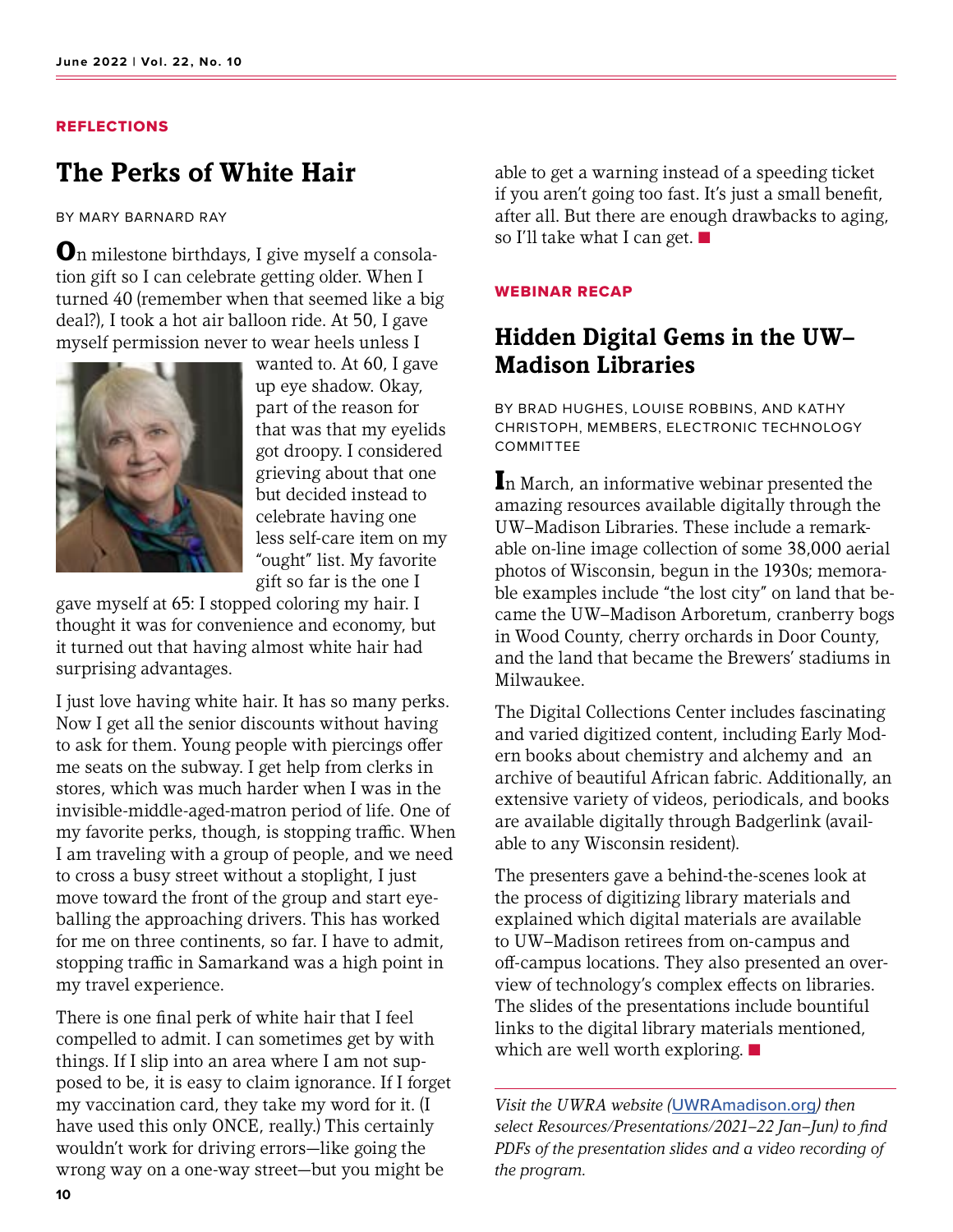### ELECTRONIC TECHNOLOGY

### **Why Don't I Have a Password Manager?**

BY RACHEL BAKER, MEMBER, UWRA ELECTRONIC TECHNOLOGY COMMITTEE

Overheard: *"I have reached the point that I would rather just let someone steal my identity than remember another password!"*

Internet passwords have become more necessary and important every day. Even if you decide to keep a written list of unique, complex passwords and store that list in a secure place, will you keep the list up to date? Can it be found by someone you trust in an emergency? These concerns are more easily handled through a Password Manager that keeps a secure list of passwords and even automatically fills in the correct one for you.

- How much does it cost?
- How do I know which one is the best?
- How do I know it's any more secure than my written list?
- How do I even start?

All of the above are good questions (with good answers), so we present two alternatives for no-cost, easy-to-use password protection.

1. UW's "LastPass" is a robust and easy-to-use app

that runs as an extension to any browser. Last-Pass is available at no charge to UW retirees. It encrypts your passwords, manages passwords in mobile apps such as MyChart, and includes the option to share passwords. LastPass will even store and protect other important information you need, including IDs and credit cards. Check [kb.wisc.edu/103552](https://kb.wisc.edu/103552) to see which LastPass option is available to you and how to get started.

- 2. Or, to get familiar with basic password storage and auto-fill, use the built-in password feature in your favorite web browser. The browser options will work on your home computer as well as on mobile devices. They are secured by a browser password or your device password. Learn more about some of them at:
	- Chrome [tinyurl.com/2p8tsdxk](https://tinyurl.com/2p8tsdxk)
	- Firefox\_[tinyurl.com/2p98mnsz](http://tinyurl.com/2p98mnsz)
	- Microsoft Edge [tinyurl.com/23sf9vrs](https://tinyurl.com/23sf9vrs)

Start protecting your passwords now. The UWRA Electronic Technology Committee hopes to offer an in-person Tech Clinic when UWRA gatherings resume. Meanwhile, we can answer your questions through our email address, [UWRA.tech@gmail.](mailto:UWRA.tech%40gmail.com?subject=)  $com. \blacksquare$  $com. \blacksquare$ 

**■ UW–Madison Retirement Association Calendar Dates ■** Continue to monitor the [UWRAmadison.org](http://UWRAmadison.org) website for further updates. Virtual events (V), In-Person events (IP) • Tuesday, June 7, 2022 10:00 A.M.–1:00 P.M. *Tour of International Crane Foundation* (IP) • Tuesday, July 19, 2022 9:00 A.M. *East Side Breakfast, Elie's Café, 909 E. Broadway, Monona* (IP) • Tuesday, August 30, 2022 9:00 A.M. *East Side Breakfast, Elie's Café, 909 E. Broadway, Monona* (IP) • Tuesday, September 27, 2022 10:00 A.M.–NOON *What You Need to Know about Electric Vehicles* (V) • Wednesday, October 5, 2022 1:00–3:00 P.M. *Family Research from the Very Beginning* (V) • Tuesday, October 25, 2022 1:00–3:00 P.M. *Climbing that Family Tree* (V) • Wednesday, November 16, 2022 1:00–3:00 P.M. *Do Not Let the Family Tree Get Top Heavy* (V)

*For information on upcoming PLATO trips, visit* [platomadison.org/page-18561](http://platomadison.org/page-18561). *For information on Board and Committee meetings and deadlines for* The Sifter*, see the UWRA website at* [UWRAmadison.org](http://UWRAmadison.org).